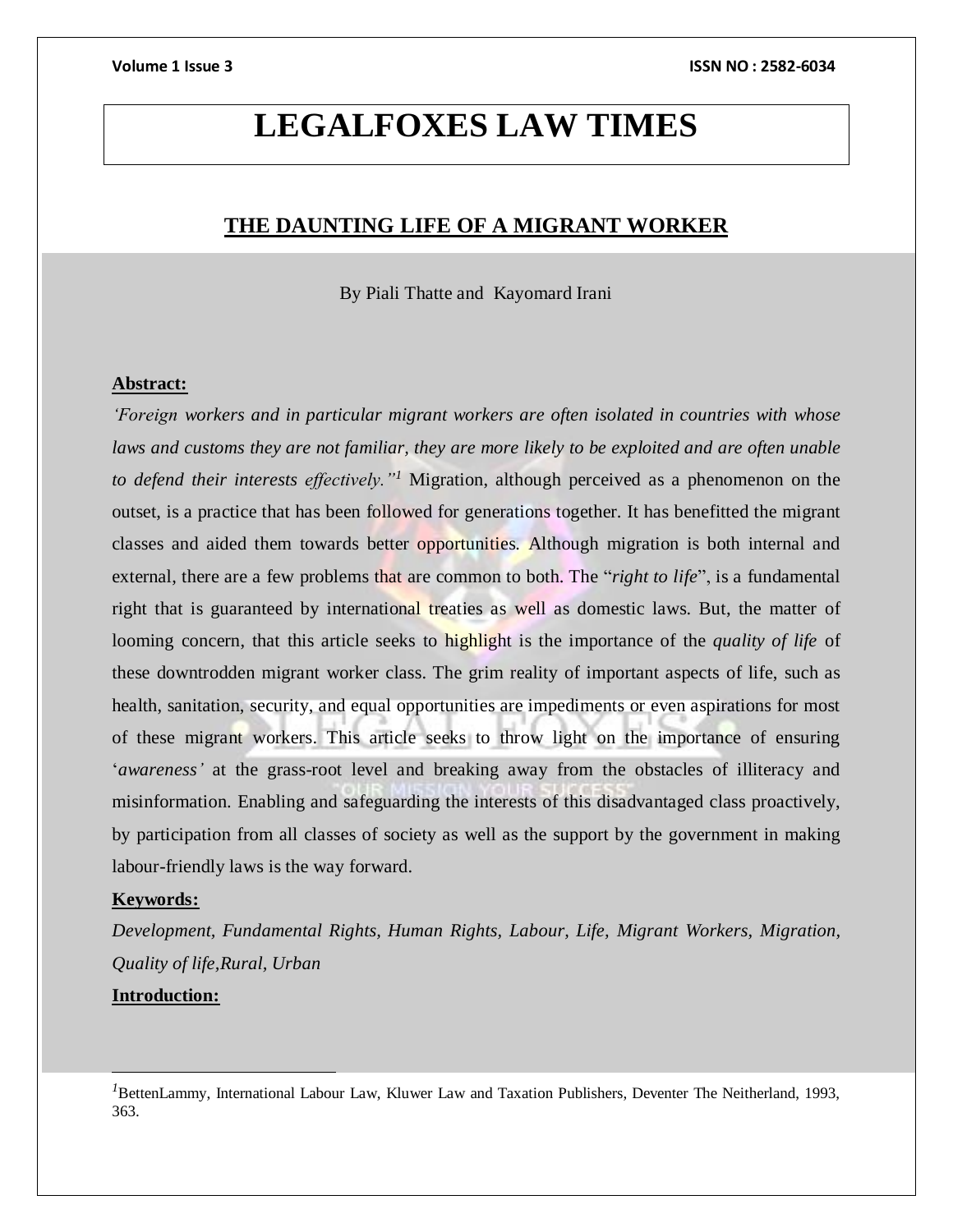Migration has been a crucial and fundamental part of human history. It has been an instrumental force to shape, re-shape, and building societies as well as economies. As a matter of fact, it has been a game player in defining the role of powerful developed nations in comparison to the under-developed and developing nations. Although migration is an age-old tradition, there have been some common problems that have persisted over the decades. The problem that migrant workers face requires strenuous efforts in the form of labour friendly legislation by the government, so as to overcome the obstacles that this section of society faces on an everyday basis. This article seeks to throw light on the various imperative aspects of the life of these migrant labourers and the violations and denials of some of these basic human rights. The pressing need to find a long-term solution that can be undertaken by governments, citizens, and companies collectively seems to be one of the primary purposes of this article.

Despite the existence of a multifarious number of international as well as domestic laws that are said to be in existence, there seems to be a huge difference in the living conditions of this migrant population. Internal laws drafted by nations are often said to be in conflict with the principles laid down in international treaties and conventions.

Migration in more ways than not is primarily an internal issue. Nations across the world try their level best to ensure and safeguard the rights of these migrant workers. Coming closer to home, the primary reason for migration in India is the availability of job opportunities in cities. Internal Migration, in search of employment, has an impact on the economic, social, and political conditions of regions. With regard to external migration, there is an impact on nations sending these migrant workers as well as nations receiving these migrant workers. In India, the sectors that observe the demand for a high degree of migrant workers are the manufacturing sector as well as the service sector. The drive for better opportunities, often makes these migrant workers change their form of employment. "Seasonal employment" is a key feature of migration for these labours.

The Universal Declaration of Human Rights has laid down several principles that are fundamental to human existence. In India, these principles are enshrined in Part III of the Constitution of India. One of the primary purposes of this article is to throw light on key areas of violation of human rights in the lives of these migrant workers. Moreover, this article also seeks to provide a holistic solution that focuses on the needs of the migrant workers, the opportunities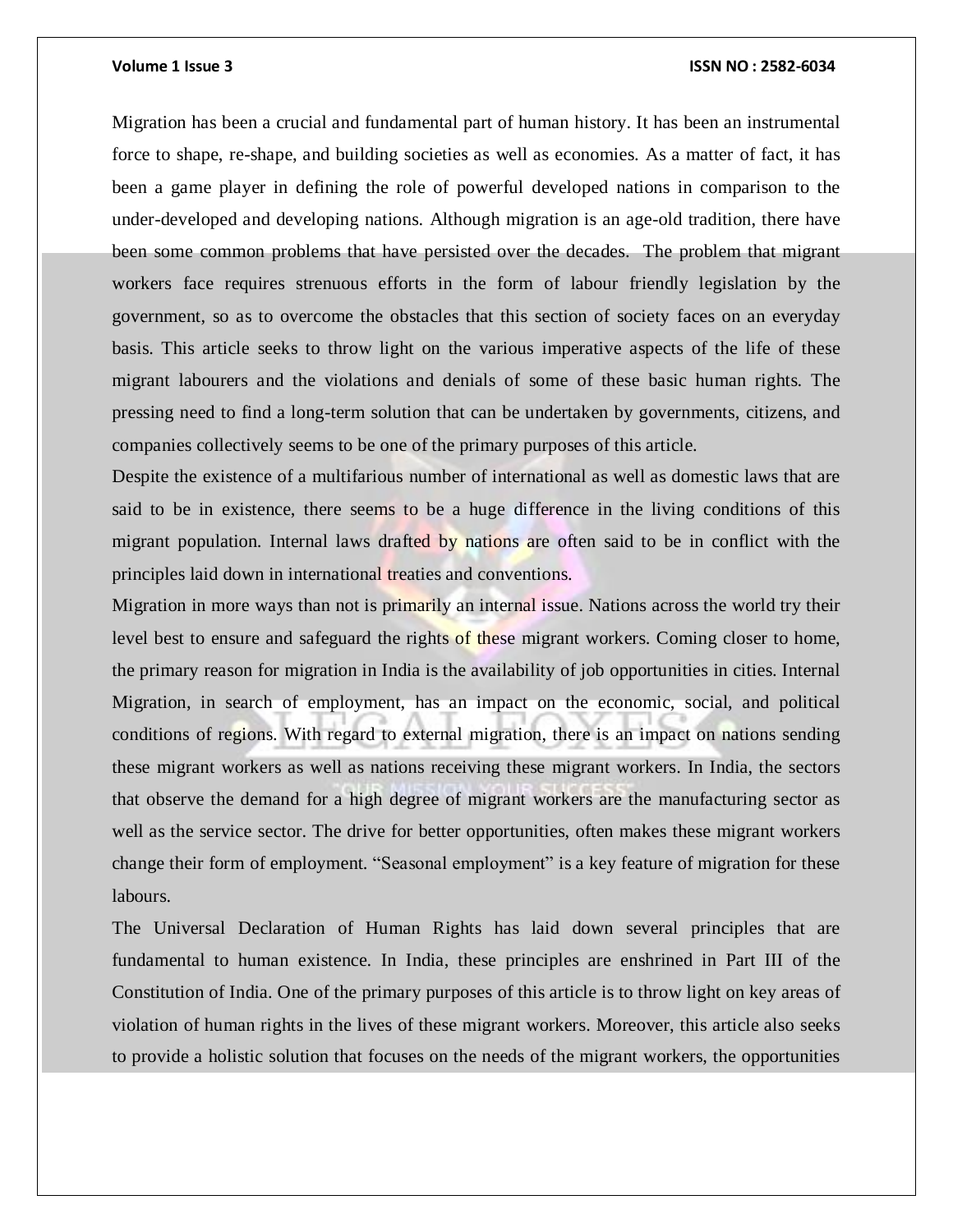$\overline{a}$ 

#### **Volume 1 Issue 3 ISSN NO : 2582-6034**

provided by the Central as well as State Governments, and the stake of responsibility taken by private individuals for the betterment of the lives of these migrant workers.

### **'Migrants' – As we know them:**

Over the years, the relevance of the migrant population across the globe has been recognized by international organizations. The formation of the International LabourOrganisation or ILO safeguarded the interests of the migrants and ensured them basic human rights.

As a matter of fact, the preamble of the ILO Constitution states '*the protection of the interests of workers when employed in countries other than their own*' to be one of the primary areas of work of the Organisation.<sup>2</sup>

The traditional definition of the migrant working class that primarily acts as labour is as follows:

"labour, casual and unskilled workers who move about systematically from one region to another offering their services on a temporary, usually seasonal, basis"

In India, the surge in the migrant working class was observed in 1991, after the Liberalisation, Privatisation, and Globalisation [LPG] Reforms were introduced. Globalization came with the hope of better job opportunities in the metropolitan cities of India. There was a very high rural influx in most cities. Liberalization and Privatisation, as a matter of fact, were in the dire need of cheap human resources and the migrant working class was driven towards it. Since then, there have been numerous legislations that have been enacted in India for the protection of this class. As a matter of fact, there are a few safeguards and guarantees that factories and companies have to comply with, with regard to these migrant workers. Violation of any of the compliance measures which are drafted to safeguard the rights of these migrant workers results in huge compensation or penalty that these factories and companies have to bear.

### **The historical transition of migration- A shift across eras:**

Just as the pendulum swings to and forth between the two ends, human life too swings as if it were between two poles: mobility and settlement. "*Mobility is the theme of life and success can be achieved through movement*". These words of Sumona Chowdhary prove that mobility is the desire of man to progress as he traces the path of evolution. This brings us to the term called Migration and to understand migration one needs to go back to the past. In the beginning, the man was a hunter and was in search of food. This was termed as primitive migration.

<sup>2</sup>SheebaAhad, International labour standards on migrant workers are basic Human rights: Impact and implementation a grim reality, International Journal of Law, Volume 3; Issue 4; (2017), 215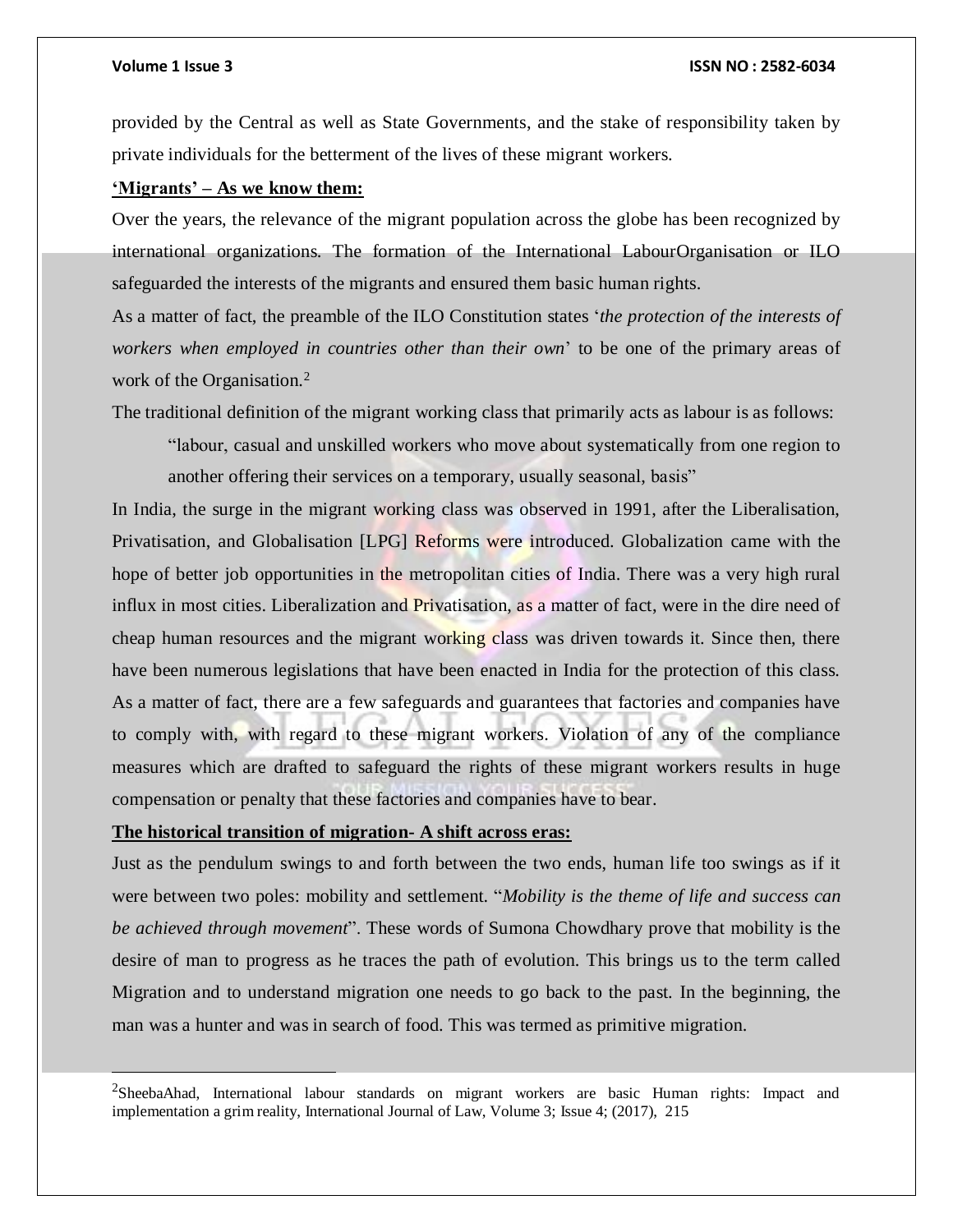#### Ancient Phase:

Migration in India has been an ever-evolving phase. It is a concept which evolves over time and as the human civilization progresses. Migration existed in the roots from the time human life started on earth. When human life began, the man was in search of food in order to meet his essential need that was hunger, and hence he would migrate for miles and had no fixed place of habitation. This was known as the stage of primitive migration. Noteworthy examples of the Ancient phase of migration in India can be that of the: Indo - Aryan Migration. The Ancient phase of migration was one of its kind. In this phase, the migration was characterized by the emigration of the entire group of the emigrants. The Positive aspectof the Indo Aryan-Migration was characterized by the development in agriculture, an advancement in the rich heritage of art and artifacts, progress in the trade and business relations around the world. The Ancient phase of the migration era ended after the Mughal Invasion.

Migration has been a phenomenon that has been in existence for over generations now, internal as well as external migration, primarily takes place in the search of economic opportunities in relatively more developed areas. In India, there is a considerably high rural influx in urban areas. India has seen a history of migration. Earlier it was primarily because of the ruler-regime, which was observed in one of two ways, firstly the Mughals and secondly, the local rulers. Later, with the invasion of Britishers in the Indian territory, there was the second wave of migration that took place in India. And lastly, the post-independence era in India saw the migration for primarily employment opportunities.

The Colonial British influence on Migration:

 $\overline{a}$ 

India was under British colonial rule for over 200 years. Although the impact on the entire Indian polity was huge, there has been a lasting impact on how migration has taken place and shaped the social, political, and economic sphere. Traditionally, it was observed that labour movement was primarily coerced and in extremely rare scenarios, it was voluntary<sup>3</sup>.

Migration was often perceived as displacement, during the British Era. The primary reasons for migration in that era were firstly the induction of Indians in the British Army, secondly the employment in the East India Company, and lastly, the promise of promotion of these migrant workers in the British set-up.

 $3B$ ates, Crispin, Coerced and migrant labourers in India: the colonial experience (2000)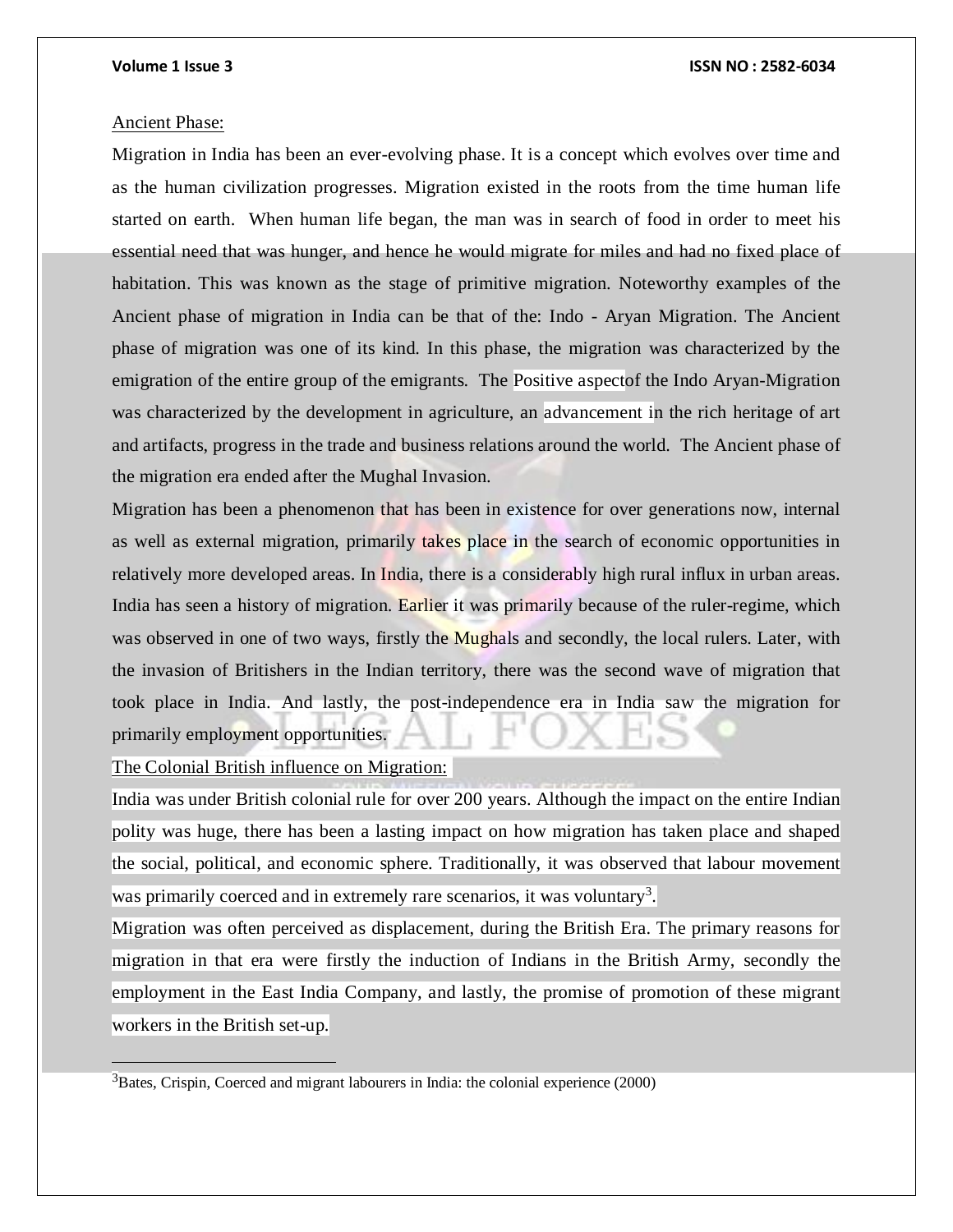As a matter of fact, there was a high degree of migration internally as well as externally. Immigration along with emigration was a highlight of the Indian polity under British rule. The British government opined and was of the firm belief that they can send Indian laborers in other countries would solve the human resource crisis in other colonies.

Only after the abolition of slavery was legitimized and legalized, first by the British administration in 1833 and subsequently by other colonies like France, the Netherlands, and Portugal, the colonies realized that they need manpower, particularly on sugar and rubber plantations. Keeping this in mind, the Britishers established a convenient and easy "organized system of labor migration". The aspect of the supply of labor from India further magnified the issue of poverty and hunger in the Indian subcontinent.

This apparent effective administration system, developed by the British remained in place for 80 years. Although there was some change over time, there were a few characteristic features that remained constant.

Labourers which mostly came to the rural pockets of India would originally sign up for a fiveyear contract. Many Indians renewed their contracts and a significant portion chose to stay permanently, deciding to accept a piece of land or a certain payment in lieu of their right to be shipped home.

### **The evolution of "migrant workers":**

In India, there is a high degree of the rural influx in urban areas. The primary reason for this is the availability of employment opportunities in developed cities. The two main reasons for migration are enlisted below as follows:

i. migration for survival:

The severe social and economic adversities faced by these rural labourers forces is a perpetual problem that seems to exist. But the primary reason is such that, if not for migration, the mere survival of this class is questionable. It is not a choice; it is just the need to survive;

ii. migration for sustenance: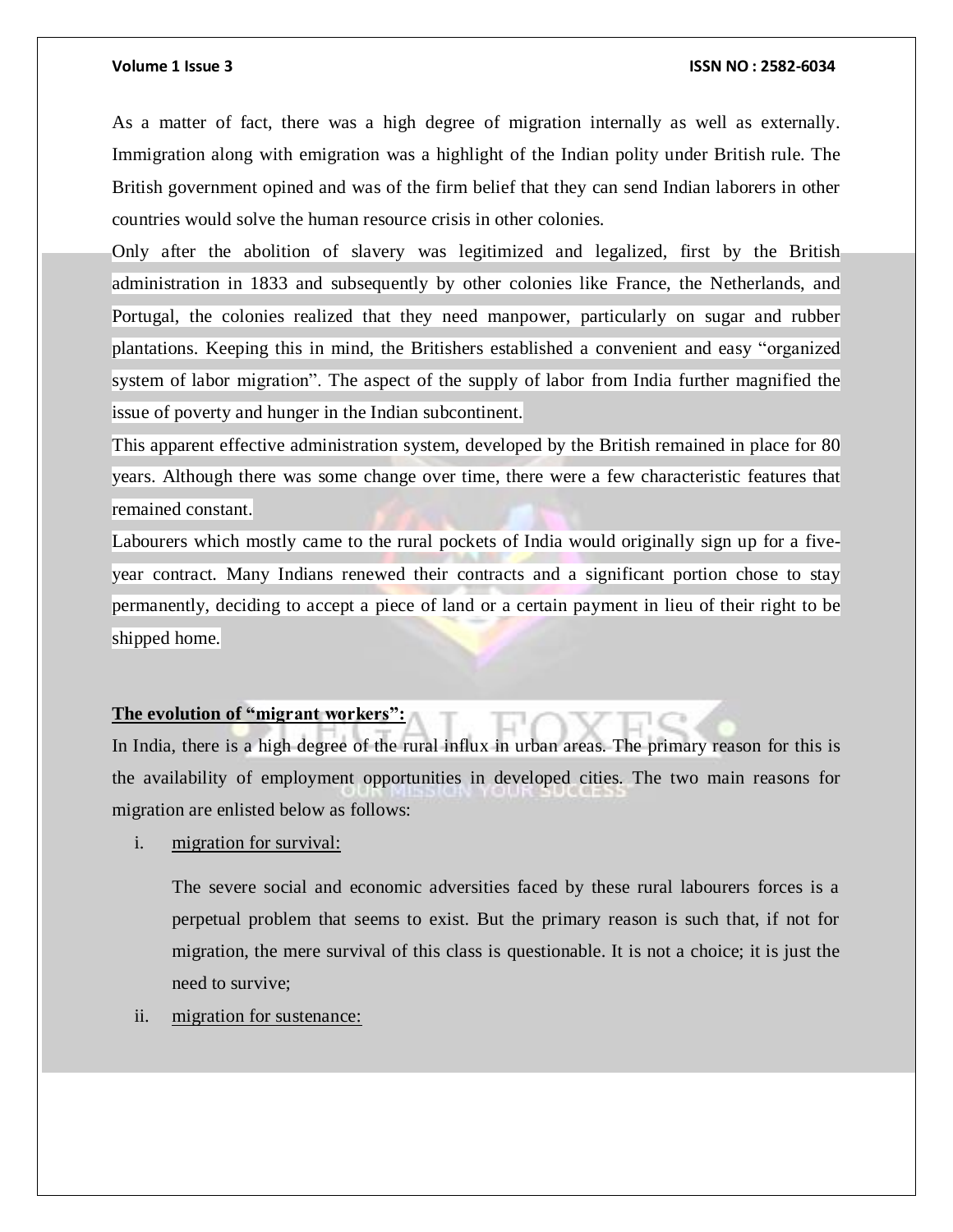The second important reason for migration is rooted in subsistence that arises because of the need for additional income in order to fill the gaps in seasonal employment. Such migration generally takes place for a shorter amount of time and in areas of proximity. Apart from internal migration,some workers travel to foreign countries for jobs and employment opportunities and are called Foreign Workers.

### **Realizing the position of migrant workers in society:**

Migrant workers play a significant role in strengthening and enhancing the economy. They are employed in various kinds of jobs such as at construction sites, various kinds of industries, small scale restaurants, road-side restaurants or tea shops, rickshaws, mines, and security jobs amongst others They are a substantial workforce and play an important role in economic growth. Hence, there is a pressing need to improve their condition and quality of life in society. Employment of migrant workers also helps in reducing the poverty rate in the country, as the children of these workers can get access to education from the wages.

Over time, the option of the scarcity of labourers has diminished as the migrant workers accept the jobs primarily on a contractual basis. As the migrant labourers come from different parts of the country, they tend to get acquainted with the new language, environment of the workplace, and this results in Creating a Diversity Rich atmosphere.

On the International Level, Migrant Labourer's are often referred to as Foreign Workers. They play an important role in contributing to that country's revenue in the form of remittances Migrant labourers thus are a vital resource and play a crucial role in the development of the economy of that particular country. MISSION YOUR SUCCESS

### **The grim reality of life for migrant workers:**

A fundamental characteristic of human rights in the labour field is that they are universal rights that are applicable regardless of a country's level of economic, political, social, or other development. The multi-dimensional set of problems that these migrant workers face on a daily basis is extremely grim and saddening. Although governments across the world as well as international organizations ensure several rights, the question that arises is that - *who can guarantee these safeguards?*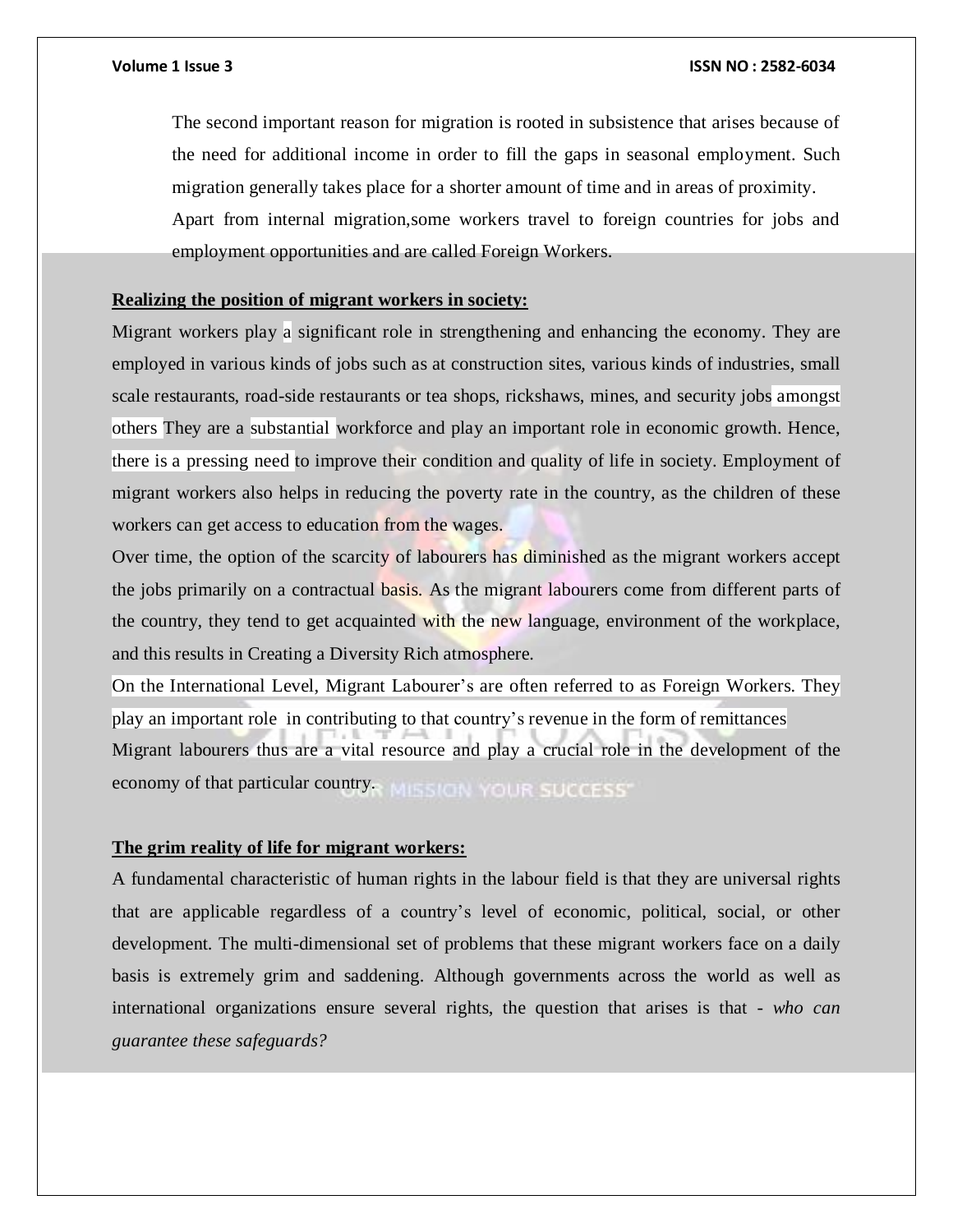The imperative question of the *quality of life* of these migrant workers stands at crossroads when the right to life debate is put forth, as it is in complete violation of human rights. Vital problems that these migrant workers face on a daily basis are as follows:

1. Occupation and Peril: Hand in Hand;

In a country like India, which has been one of the fastest-growing economies in the world, there has been a large development over the past years. This development has led to various job opportunities also resulting in the requirement of labour.

A Migrant Worker, with a family to look after and with minimum jobs available in the rural areas, migrates to the developed urban areas. Hence, there are a large number of migrant workers who are employed in the construction sector, large scale or small-scale Industries and the government secured the railway sector. The workers working in the Construction Sector are subjected to occupational hazards. Several migrant workers are at risk of losing their lives and facing several injuries. Workers working in the Industrial Sector have to work overtime and also face injuries or deaths due to gas leaks, machines falling, or any incidental mishappening on oneself. The Migrant workers staying at these allocated workplaces suffer from various diseases, some of which end up with fatal consequences. The Situation arises for the Migrant Workers to take up such hazardous jobs as such jobs are ignored and looked upon by the local urban population. <sup>4</sup>

The Women Migrant Workers have to face such strenuous problems as they fail to get maternity leaves. For women workers, there is absolutely no provision of maternity leave, which forces them to resume work almost immediately after the birth of their child. They are also deprived of education: the schooling system at home does not take into account their migration pattern and their temporary status in the destination areas does not make them eligible for schooling there. $5$ 

### 2. Migrant Worker; A Synonym for an outcast:

Just as public speaking is one of the biggest fears in most of the human beings, another fear which is rising in the minds of the people is the '*Fear of being hated or ignored*'. Apart from a Migrant Worker who would know this fear better? The Migrant Workers

 $<sup>4</sup>$  Annie Jane, A study of migrant labour-issues and policies, Indian Journal of applied research, Volume 4 Issue 6</sup> <sup>5</sup>Rogaly, Ben &Coppard, Daniel & Rafique, Abdur& Rana, Kumar & Sengupta, Amrita & Biswas, Jhuma, Seasonal Migration and Welfare/Illfare in Eastern India: A Social Analysis.The Journal of Development Studies, (2002).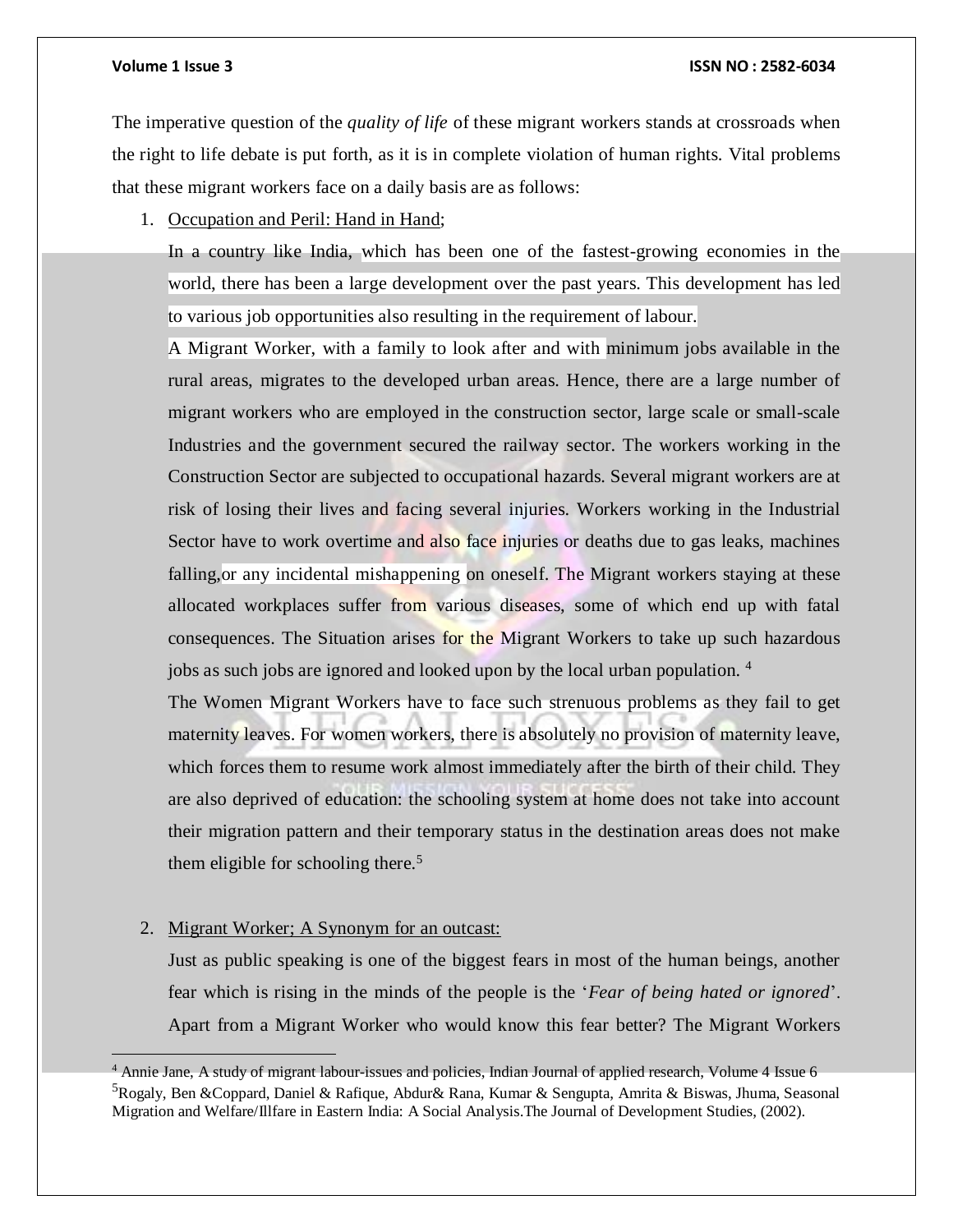are excluded and marginalized from social programs as they fail to prove the domicile required. The women and children who migrate with the men are socially excluded from festivals. Migrant workers who migrate to urban areas are from different rural areas and posses different communication skills. For them, the problem of language occurs and hence a problem to socially mix with the local inhabitants. Workers are subjected to racial discrimination. They are ignored and since their status is temporary, they cannot even access the basic health benefits that are available to the local inhabitants. So the lines present in our pledge '*All Indians are my brothers and sisters*', the saying "*All are together as one*", is merely a dream and does not seem to be true to its words at-least for in the near future for this down-trodden migrant section of the population.

#### 3. Living Conditions- a complete disorder:

# *"Think ye that building shall endure, Which shelters the noble and crushes the poor?"<sup>6</sup>*

Problems such as occupational hazards, exclusion from the society are persistent in a migrant worker's life. However, one of the biggest problems that a migrant worker has to face is the poor Housing Facilities available. With a Family to look after, and with minimum wages it is not feasible for a migrant worker to take houses on rent in the urban areas. Hence, this results in them staying in the factories or staying in *pucca houses* or even staying in houses with just a sheet of tin on the top. The workers are forced to stay at their workplaces such as tents, open grounds. They do not have a fixed place to stay. As their workplace changes, their place of stay also changes.

Most of these migrantlabourers work in the unorganized sectors, where the living and working conditions are largely unhygienic, which makes them susceptible to a variety of diseases. It engulfs the lives of these people to a variety of health problems and the impending concern of the failure to afford any kind of medical expense. The employment of this unskilled and unorganizedlabour generally takes place in hazardous environments such as construction sites, mines, factories, and mills.

*6* James Russel Lowell, c.18508

 $\overline{\phantom{a}}$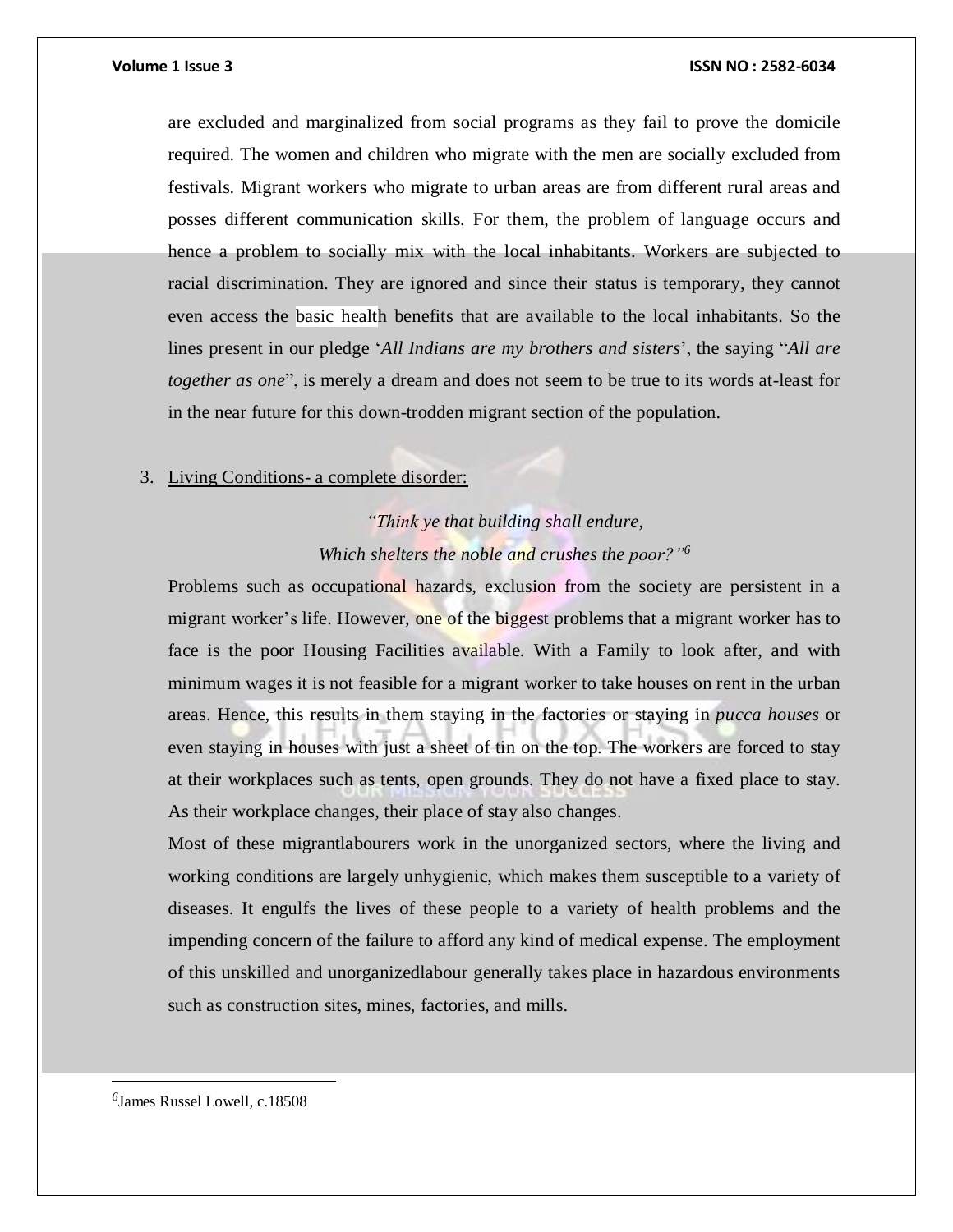The living condition is often in the form of open spaces or make-shift shelters. Although the Contract Labour (Regulation and Abolition) Act, 1970 stipulates that the contractor or employer should provide suitable accommodation, it continues to remain a suggestion and not are a requirement. Apart from Seasonal Workers, there is a considerable population of slum dwellers who are mostly migrants, stay in terrible conditions, with inadequate water and horrible drainage mechanism.<sup>7</sup>

As it is said, during the lockdown, even if food is made available but what will be the point when there is no proper shelter available for the migrant workers. The problems pile up as due to scarce wages, the poor worker cannot afford to pay electricity bills and so forth and hence fail to seek the availability of essential facilities

The Article seeks and aims to highlight the problems of housing and the poor living conditions that are faced by migrant workers.

### 4. Violence against women continues:

Earlier, women used to migrate along with their husbands to help them with the housework while they tried to earn a living. Although, recently, there has been an increase in the number of women who choose to migrate independently. Apart from this, some women workers contribute by working in order to support their husbands to meet the requirements of them and their children and hence emigrate in search of work and employment opportunities. Women contribute to more than half of the migrant workforce. Ninety-two percent of the 20 million domestic workers in the country are women and children, and 20% of these females are under 14 years of age.<sup>8</sup> However, women migrant workers face immense problems at their workplaces. In a report by the United Nations, it is reported that women migrant workers in India are vulnerable to sexual harassment at the workplace and also lack of hygienic sanitation facilities. These basic problems of women workers are not considered and often completely overlooked.

### 5. Child Labour- still a cruel practice:

 $\overline{a}$ 

**<sup>7</sup>**Ravi Srivastava, SK Sasikumar, An overview of migration in India, its impacts and key issues,

Regional Conference on Migration, Development and Pro-Poor Policy Choices in Asia, (2003)

<sup>8</sup> Abhijit Banerjee Esther Duflo Rachel Glennerster Cynthia Kinnan, The miracle of microfinance? Evidence from a randomized evaluation, (2014)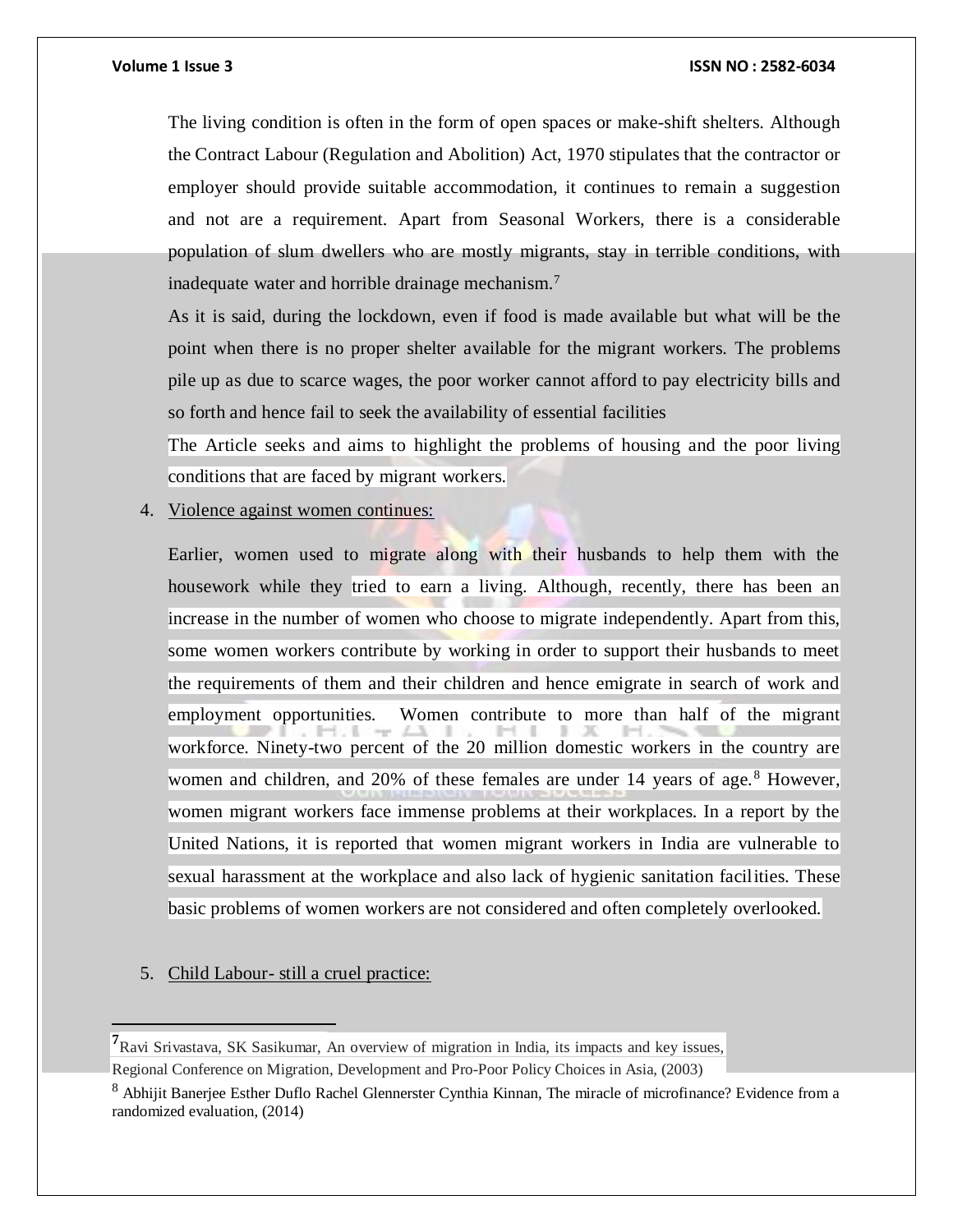More often than not, children migrate with their families. As the source of income is often contributed by only one person, there is an added pressure on the women and the children of the family to contribute to the family earnings. The inadequate free education provided by the States across India often force these children to leave their hopes and dreams of education and work in the most horrific workplaces and pathetic condition. The exposure of kids to such workplaces often makes them prone to a variety of life long diseases. As a matter of fact, there is a very high mortality rate of children who die because of child labour. This takes a toll on the overall growth and development of the child<sup>9</sup>.

#### 6. Identity crisis:

 $\overline{a}$ 

The issue of proving identity is a problem that persists. It continues to act as an impediment for most of them, as a majority of them do not have any kind of documentation to prove their place of residence, as they keep migrating from one place to another. The authentication of Identity documentation by the state government is indispensable for ensuring that a person has a secure citizenship status and can claim benefit from the rights and protections that the state ensures and provides as a safeguard. The root cause of this identity crisis results in a loss of access to rights and social services. The nonexistence of identification in turn implies that the migrants are unable to access provisions such as subsidized food, fuel, health services, or education that are meant for the economically backward sections of the population.

### **Guarantee Of Fundamental Rights – A Myth Or Reality?**

Labour is primarily a human being and secondarily a worker and as a human being entitled to the inalienable human rights. In other words, human rights are relevant for workers in all categories and situations regardless of whether they are organized or unorganized. Human rights, however, acquire a different meaning and significance in the case of unorganized labour

Migration is an ancient and natural human response to hunger, deprivation, war, or any natural disaster. Today, most governments regulate their borders and govern who enters or leaves the country. Migrants are classified based on their intent and how they enter a particular country. The Universal Declaration of Human Rights enlists several human rights that form the basic

<sup>&</sup>lt;sup>9</sup> Mansuri, Ghazala, Migration, School Attainment and Child Labor: Evidence from Rural Pakistan, (2006)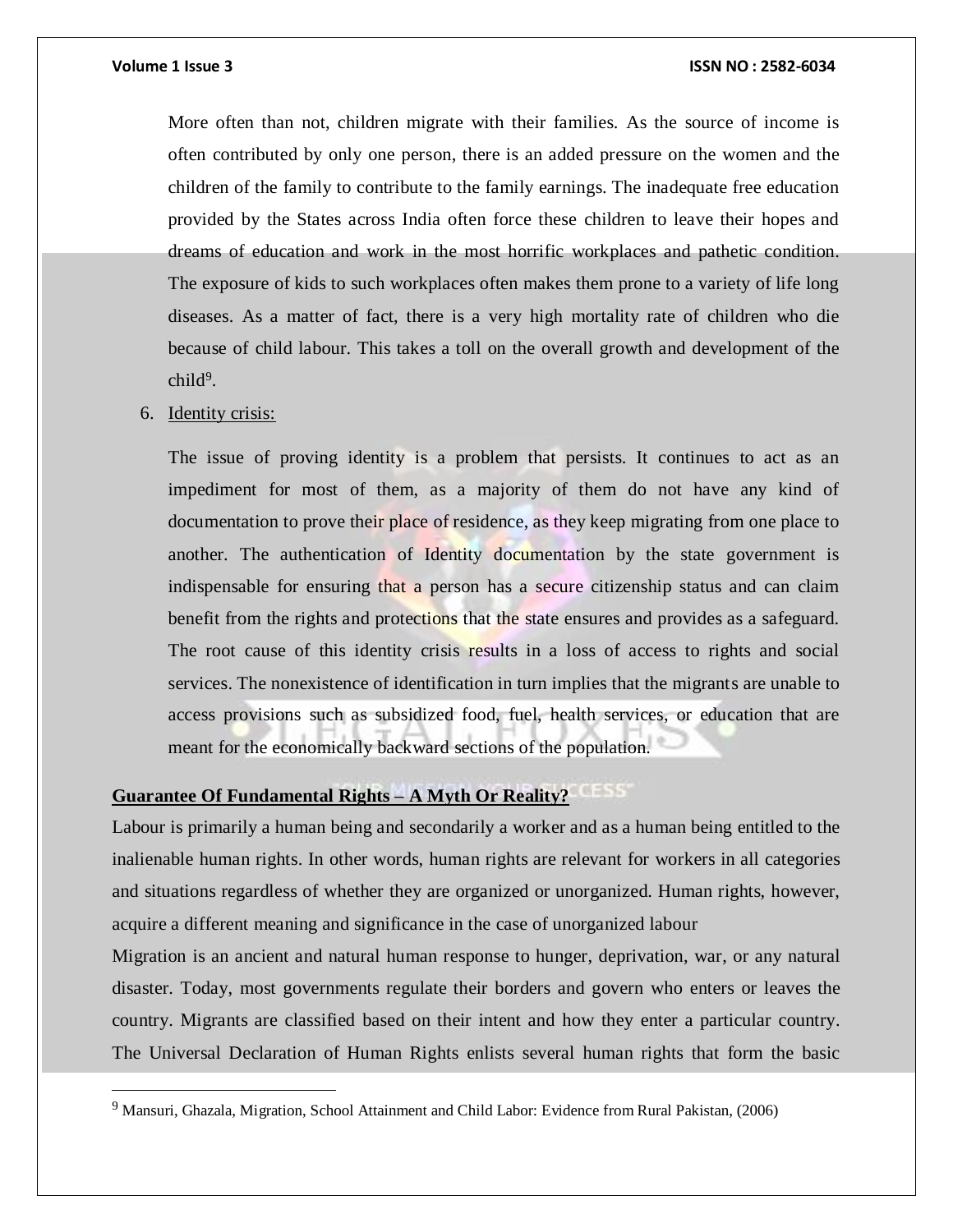necessity for our existence, These Human rights are also applicable to migrant workers. Governments across the world have taken various measures to imbibe and compile the principles enshrined in the UDHR under their respective constitutions. In India, fundamental rights are guaranteed under Part III of the Constitution.

The Constitution of India is first and foremost a law that protects the rights of labour. The fundamental rights and the directive principles of state policy ensure a number of rights to migrant labour. It acknowledges securing social, economic, and political justice to its citizens. Social justice implies the abolition of all sorts of inequities which may result from the inequalities of wealth, opportunity, status, race, religion, caste, title, and the like.

The 20th century has welcomed the age of democracy and assertion of Human Rights and social justice for women, children, workers, the poor, and the downtrodden. It promoted the values of compassion and humanity and aspired to recognize the remaining vestiges of slavery and feudalism which were outlawed. The basic constitutional principles in all democratic nations recognize the right of everyone to live with dignity and have assured rights to education and health. The Charter of United Nations reaffirms the faith in fundamental human rights, in the dignity and worth of the human person, in the equal rights of men and workmen and nations large and small; and to promote social progress and better standards of life in larger freedom International human rights apply to all human beings, regardless of their immigration status. Everyone – citizen or migrant, documented or undocumented – enjoys basic human rights such as the right to life, liberty, and security of person; freedom from slavery or torture; the right to equal protection of the law and freedom from discrimination; freedom from arbitrary arrest and detention; the presumption of innocence; and freedom of association, religion, and expression. Migrant labourers are said to live in the poorest of conditions and in some cases are not even guaranteed their basic "right to life". This issue was first taken up in 1972, by the United Nations with regard to the importance as well as the relevance and the quality of lives of these migrant workers.

The Constitution of India in its ambit of "right to life" includes the basic right to food, shelter, security, and health as the primary criteria for survival. Over time and lots of research, it has been observed that the living conditions of these migrant workers are extremely dismal.

Key issues that this article aims to raise with regard to the right to life of these migrant workers are primarily as follows and shall be elucidated through the course of this article: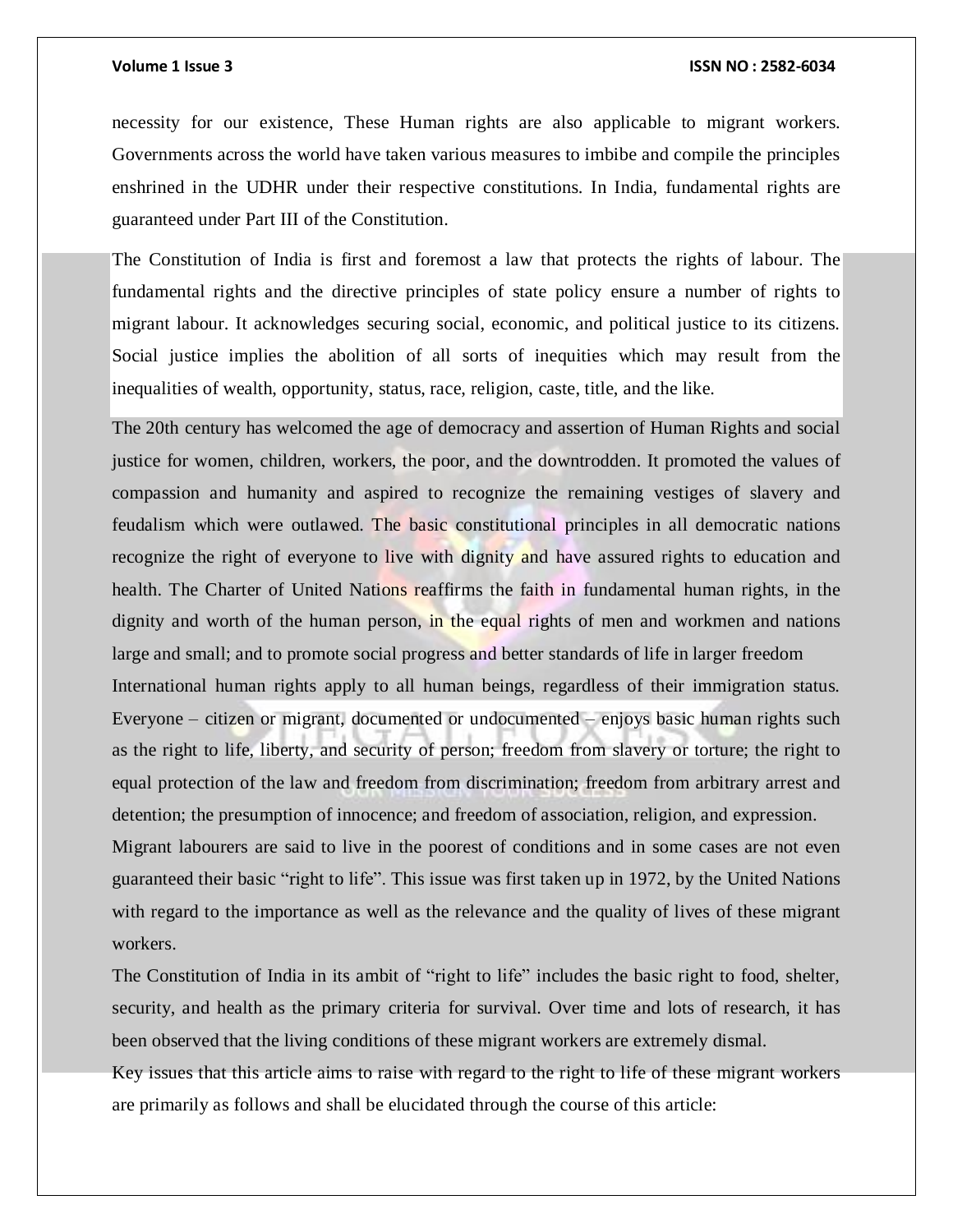- The right to work and receive wages and ensure an adequate standard of living;
- The right to freedom from forced labour;
- The fundamental right to safe working conditions and a clean and safe working environment.
- The Health of the Migrant Workers.
- The Problems and hardships faced by the children of migrant workers.

The *equality of opportunity* which is an object enshrined in our Constitution is not achieved throughout the country. The opportunities are often enjoyed by a select privileged section of the society, only in certain parts of the country. These are mainly metropolitan cities and corporations. The Migrant workers who do not belong to these parts of the country, to get the opportunities, have to migrate to these parts. This creates intra-country migration in and the most prevalent among them are for employment, education, and desire to experience a new culture. The migration affects the guests as well as the hosts. The migration for employment is mostly in all fields. People migrate for employment in organized sectors as well as unorganized sectors. The people who migrate for employment in unorganized sectors without any job security suffer more in the host place. And in a differentiated country like India, the migrant people who move from one State to the other i.e. the inter-state migrant workers have to accommodate in a place of new language and culture, owing to the diversity.

### **Right to Life:**

Bhartiya Samvidhana - The Constitution of India, the Supreme Law of India is termed as a living document. The Indian Constitution which came into effect on 26th January 1950 it sets out the directive principles, the duties of the state governments, citizens, the Fundamental right, and so forth. Part III of the Indian Constitution guarantees Fundamental Rights. Over time and lots of research, it has been observed that the living conditions of these migrant workers are extremely dismal and poor.

#### **Article 21 of the Indian Constitution** -

"No *person shall be deprived of his life or personal liberty except according to the procedure established by the law.*"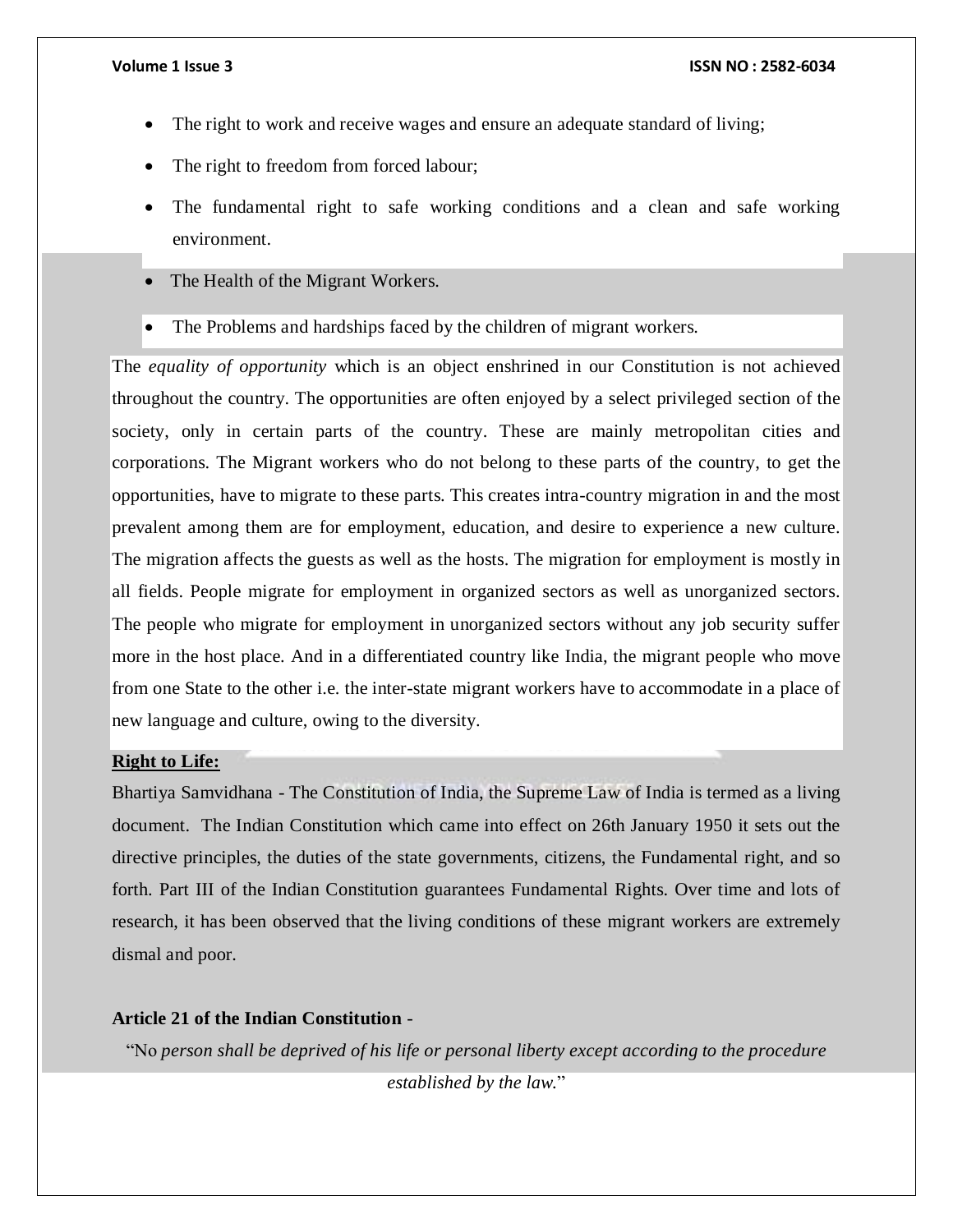Article 21 one such Part of the Indian Constitution which is an ever-evolving right, As Human life progresses the Article tends to adapt to the various changes observed in the society. In the words of Honorable Justice KrishnaIyer, which are of utmost importance, Article 21 is nothing but the *heart of the Indian Constitution* and a key term in the meaning of "*Fundamental Rights*"

Right to life which is guaranteed under Article 21of the Indian Constitution, which is not merely concerned with breathing, it has evolved to understand the wider meaning of life and its related aspects thereof. With the evolving time, Article 21 has been interpreted and various additions have been made by the Supreme Court in its judgments to the term "*Right to Life*" such as Right to shelter, right to live with dignity, Right to health, Right to Medical Care, so on and so forth. Hence, the issue that this article would like to bring to light is that "*Whether for a Migrant Worker who is a "Human", is Right to Life Merely a myth?"*

### **Right to live with Human Dignity**

The Honourable Supreme court in *Maneka Gandhi v. Union of India,*<sup>10</sup> brought about a new addition to the term "*Right to Life*" and held that Right to Life means a right to live with dignity. Dignity means to live with respect i.e a person is worthy of respect. However, Migrant Workers are more often than not subject to continuous exploitation at their workplace. They are ill-treated and subject to torture as well. In the society too, migrant workers are excluded, subject to ignorance as well. Hence, Living with dignity is often just an aspiration.

Further, in *Bandhua Mukti Morcha v. Union of India* <sup>11</sup> , the Honourable Supreme court expanded their earlier view and held that the protection of the health of workers, facilities for children to develop healthily, educational facilities, and human conditions of work and maternity relief are included in Article 21.

Due to Poor and minimum wages, their children fail to access basic educational facilities provided by the State, and even if they do they have to face severe hardships on the way- such as studying in minimum light, inability to buy books due to shortage of money. Although there are various programs initiated by the government, companies, Non-governmental organizations, Non-profit Organizations, however, the mission has not been successful as this problem still

 $\frac{10}{1978}$  AIR 597, 1978 SCR (2) 62

 $\overline{a}$ 

<sup>&</sup>lt;sup>11</sup> 1984 AIR 802, 1984 SCR (2) 67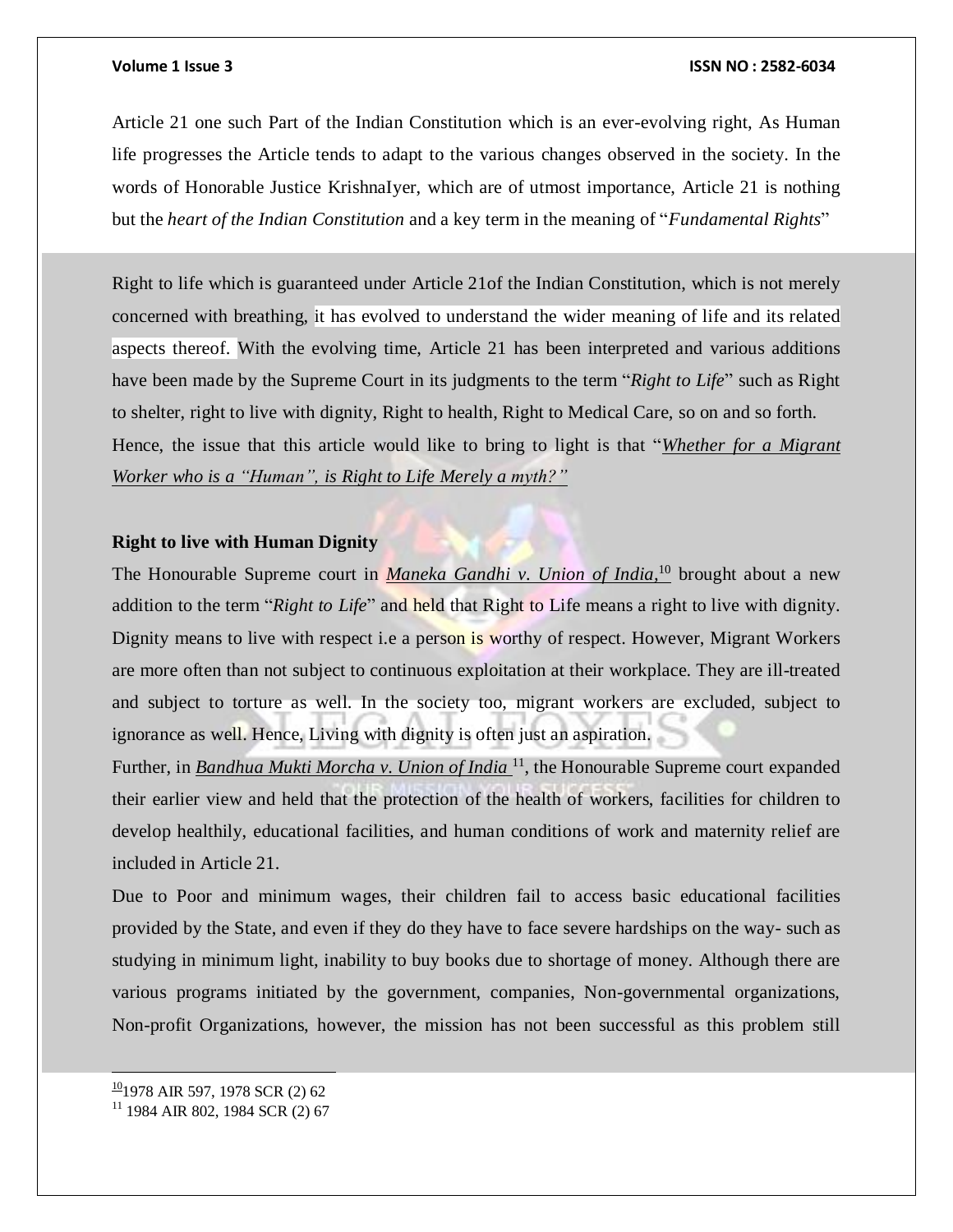persists. The Female Workers also tend to suffer as they are not provided with maternity leaves and hence have to work even after giving birth to a child.

Hence the questions arise *Whether Right to life which is a fundamental right of a citizen of India, does this right have practical applicability to a migrant worker?*

#### **Right to shelter:**

The most essential thing needed for a man's survival is shelter and without shelter, the questions that arise are that *how will man survive in this world?*.The shelter is an essential aspect of human life.

 In *U.P. Avas Vikas Parishad v. Friends Coop. Housing Society Limited,*<sup>12</sup> it was held that the Right to Shelter is a fundamental right mentioned in Article 19 and within the cope of *Right to life* as mentioned under Article 21. However, the reality of the right to shelter for a migrant worker is very different. It is often in the form of a make-shift hut, or a *kachha house* with absolutely no sanitation facility. The earnings of these migrant workers do not even meet their basic needs. They cannot afford rental houses and hence have to stay at their workplace, share rooms, or even under the bridges, flyovers, and near railway tracks. The migrant workers are hence forced to work for upto 20 hours a day and even in the night as they have no place to go after their work is done. In certain cases, even if the migrant worker has the means to afford a rental house, he is denied. As with the KYC norms and a failure to have the required domicile documents he cannot gain access do the available schemes. According to Aajeevika Bureau, a civil society organization, "*living within the worksite*" is the most common means of accommodation, that a migrant worker avail. Several migrant workers are forced to even stay in the open and fail to get access even to the basic amenities.Hence,for a Migrant Worker, a Right to shelter which is easily available to a local urban resident is a "*Dare to a Dream Situation* ". Hence, *Does the Right to Shelter mean a dream which is impossible to achieve?*

### **Right to health:**

Health is the most crucial factor for a man to live a happy life and his well-being. Thus, one cannot ignore the importance of a "*Good health*" for a human. It was in the year 2002, Right to Life had a new addition to its meaning. Right to Health is a right that is under the Scope of Right

<sup>12</sup>AIR 1996 SC 114

 $\overline{a}$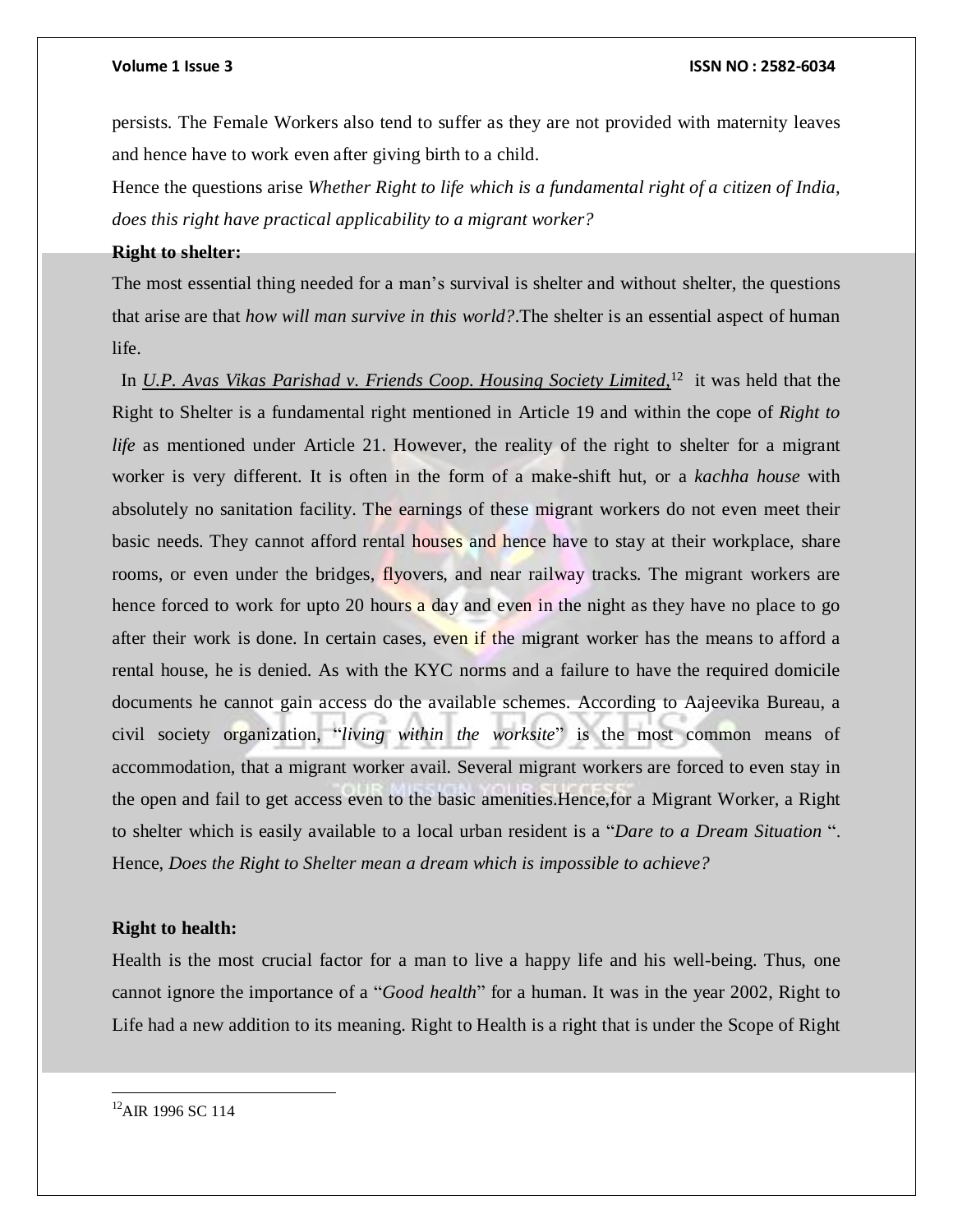to Life under Article 21 as held in the case ofthe*State of Punjab v. M.S. Chawla*<sup>13</sup> . Migrant Workers in India as mentioned earlier live in open, under the bridges, flyovers, hence they are at risk of getting exposed to various diseases. Migrant workers who stay on open grounds suffer from sunstroke. The workers who are forced to stay under bridges, flyovers, or even in those houses with poor and the most defiled surroundings and hence are subjected to various lifethreatening diseases such as Malaria, Dengue, and so forth. The workers who face various occupational hazards are also often put through various problems such as those working on construction sites, railway tracks have a high chance of death or even injuring their body parts and suffer from various injuries. Women Migrant Workers who fail to get maternity leaves and are also subject to various reproductive system problems.

In*Consumer Education and Research Centre v. Union Of India*<sup>14</sup> , The Supreme Courtheld down that the Health of the Workers was an essential right under Right to Life, and its denial results in the violation of Article 21. The Children of the Migrant Workers suffer from problems such as scarcity of food which lessens their immunity and hence becomes a subject to the threatening diseases. The Government of India has launched various awareness programs however there are still migrant workers who are not aware of the same. Lack of education and knowledge is the cause children suffer from polio, Expensive medical facilities, expensive treatments, are some of the serious problems faced by the Migrant Workers. <sup>15</sup>

There are a large number of migrant workers who also die of hunger and thirst on account of failure to afford food daily.

Hence, Right to Health which is, in fact, the Most Important right for a man, A right to which a man's life is dependent, Is this Right an expensive a dream for Migrant Worker?

Right to Life thus which has the Right to shelter, Right to Health and Right to leave with Human Dignity within its scope, is a fundamental right which looks like a Mountain to climb for a Migrant Worker. The Question therefore arises is '*Right to life: A Myth or a Reality for a Migrant Worker?'*

**<sup>13</sup>** AIR (1997) SC 1225

**<sup>14</sup>** AIR (1995) 922, (1995) SCC (3) 42

<sup>&</sup>lt;sup>15</sup>Anjali Borhade, Health of internal labour migrants in India: some reflections on the current situation and way forward Essay, Asia Eur J DOI 10.1007/s10308-011-0293-z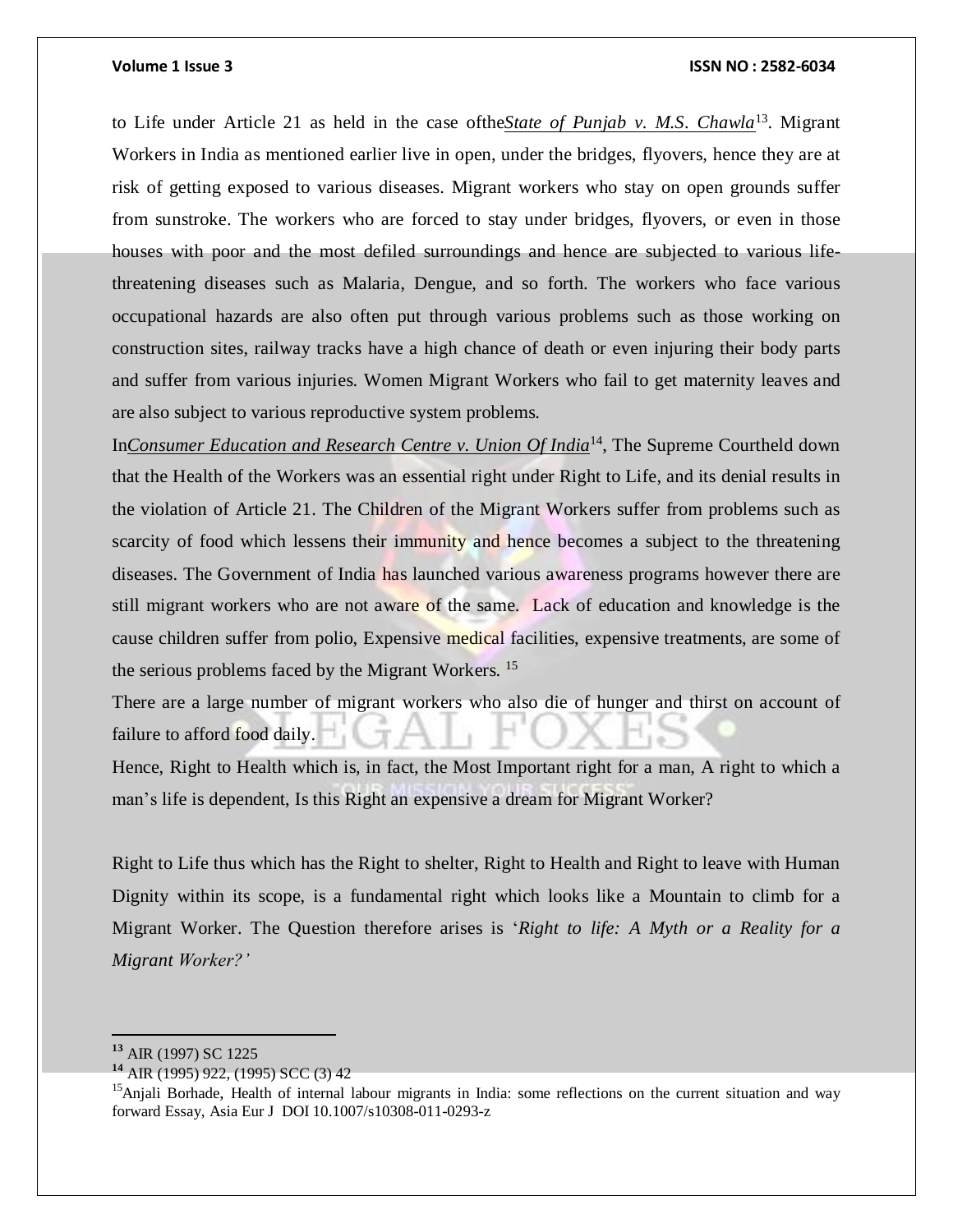#### **COVID 19: A Giant to be defeated**

The life of a migrant worker is not an easy one, apart from the hardships that one has to face, things could not have got worsened. With the rise of a sleeping giant called COVID-19, something the world had never seen before, amongst the ones who were affected the most can be said to be the Migrant Workers.

According to the assessment by the Centre for Monitoring Indian Economy, more than 120 million lost their jobs in April due to the lockdown, 75 Percent of whom were working in the unorganized sector.The mass number of Workers have been not got been credited with their salaries during the lockdown.

On 29th March, The Home Ministry made it legally compulsory for salaries and wages to be paid even during the lockdown period. Yet many of our capitalists did not even pay wages for March, not for the days, the labourers had worked. In Tamil Nadu, for instance, a survey found 63 percent labourers hadn't been paid wages they were owed from before the lockdown. In Gujarat, the diamond industry hasn't been paying workers despite repeated Government Orders.

The lockdown restriction which had put a stop to public transport and with no money in addition to the loss of jobs, thousands of migrant workers headed back home walking or on their bicycles. Some of them were arrested for violating the lockdown, some of them died of exhaustion, some died in accidents. In Aurangabad, 16 migrants were killed on 8 May after a freight train ran over them while they were sleeping on the tracks.

Well in a recent example, the situation in Pune is a horrendous mass number of migrant workers sleep on the footpath with no shelter and a head full of fears. What would be the state of such workers with the monsoon soon to come.

Steps have been taken byimportant public figures such as SonuSood in order to help the migrant workers, however, this will not be enough to cure the problem.

With cases on the rise and severe lockdown measures, unemployment, no payment of wages, and a family to look after are making the situation worse for these migrant workers. With special trains being allowed to carry the migrants, however, the price of a ticket is one they can't afford the government announced a 23 Billion aid package to help the poor, including migrant workers but relief has been patchy across the vast country.

Not shocking to hear that there is nothing but hatred in them for the place where they meet their basic needs.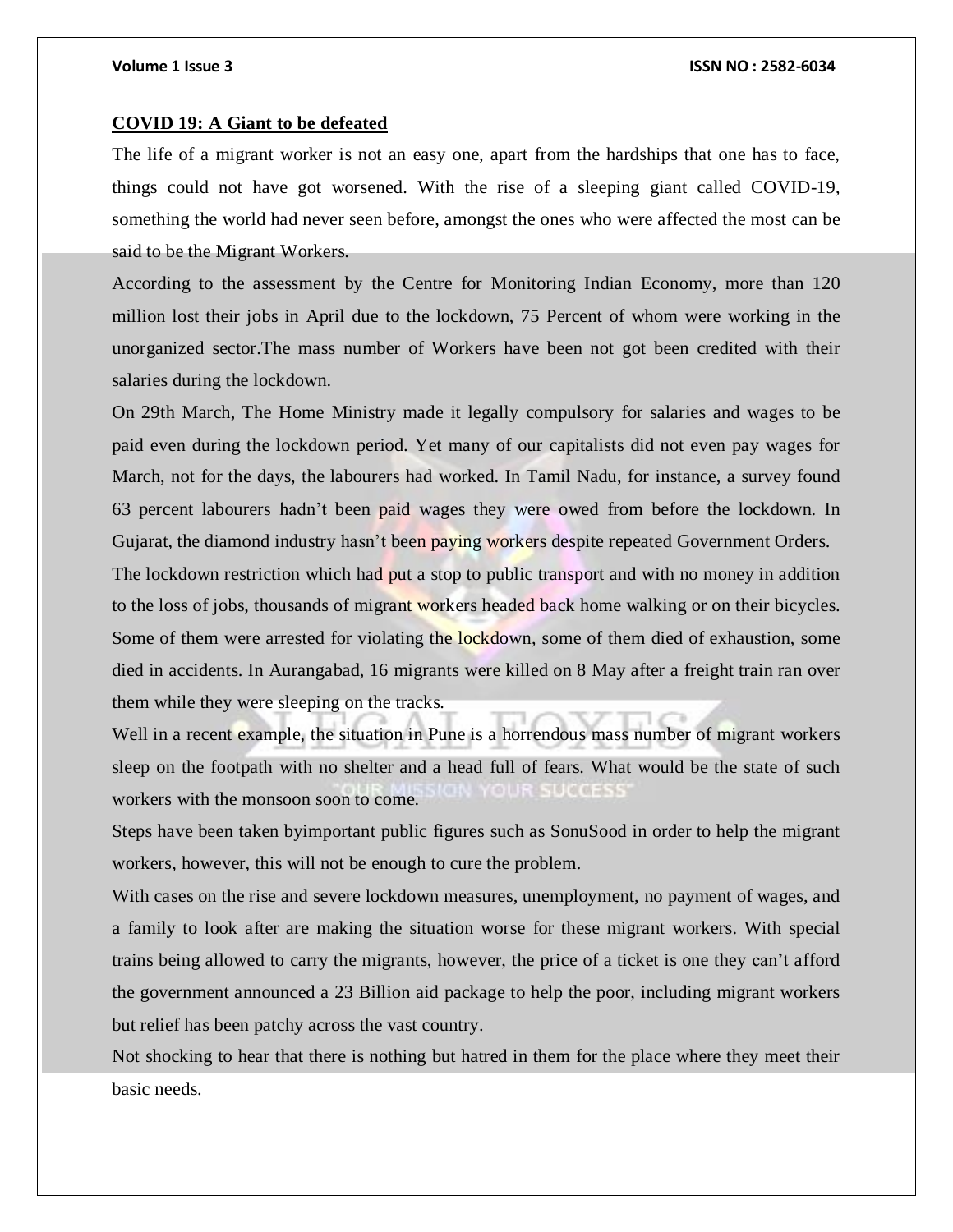The Supreme Courts' recent decision on the conditions of the migrant workers shook the Centre and the State completely. The Supreme Court of India, which is an apex independent judicial body, took into account the plight of these migrant workers, due to the ongoing Covid-19 outbreak and ordered the States to ensure their safety and security.

In its Suo moto case related to the plight of these workers, the apex court held that trains or buses cannot charge any fare and the workers must be provided free food while they wait to board their respective transportation. The originating state will be responsible to provide food and water at stations and the Railways will take care during the journey. State governments will oversee the registration of migrant workers and must ensure that they board trains or buses at the earliest. It also said if migrant workers are found walking on the roads, then they should be taken to shelters immediately and given food. The court further clarified that train fares will have to be shared by states and union territories (UTs) and held that whenever states place requests for trains, the Railways have to provide them.

### **The inclusive way forward:**

The working migrant class which is often perceived and treated as an outcast, in reality, has to deal with numerous hardships on a daily basis. Migrant families have to collectively try and make ends meet by ensuring having two meals a day. In most cases, all members of the family, including the children contribute to the total earning of the family. Basic facilities of good food, clean water, and safe shelter are often merely a promise by the employers of these migrant workers. *Quality of life* is just a dream for most of these migrant workers.

With the outbreak of Covid-19, the glaring problems of the migrant workers have come to the fore. There is an urgent and pressing need for a comprehensive, exhaustive, and inclusive solution from all sections and sectors of society. A few solutions that this article seeks to provide are enlisted below as follows:

 States should ensure and promote a sense of stability in terms of employment for these migrant workers. Instability and insecurity is themain driving force for forced migration and seasonal employment. An effective solution to breaking away from the traditional seasonal employment is to enable these unskilled migrant workers to skill themselves. Additionally, companies that employ these workers should offer an option of either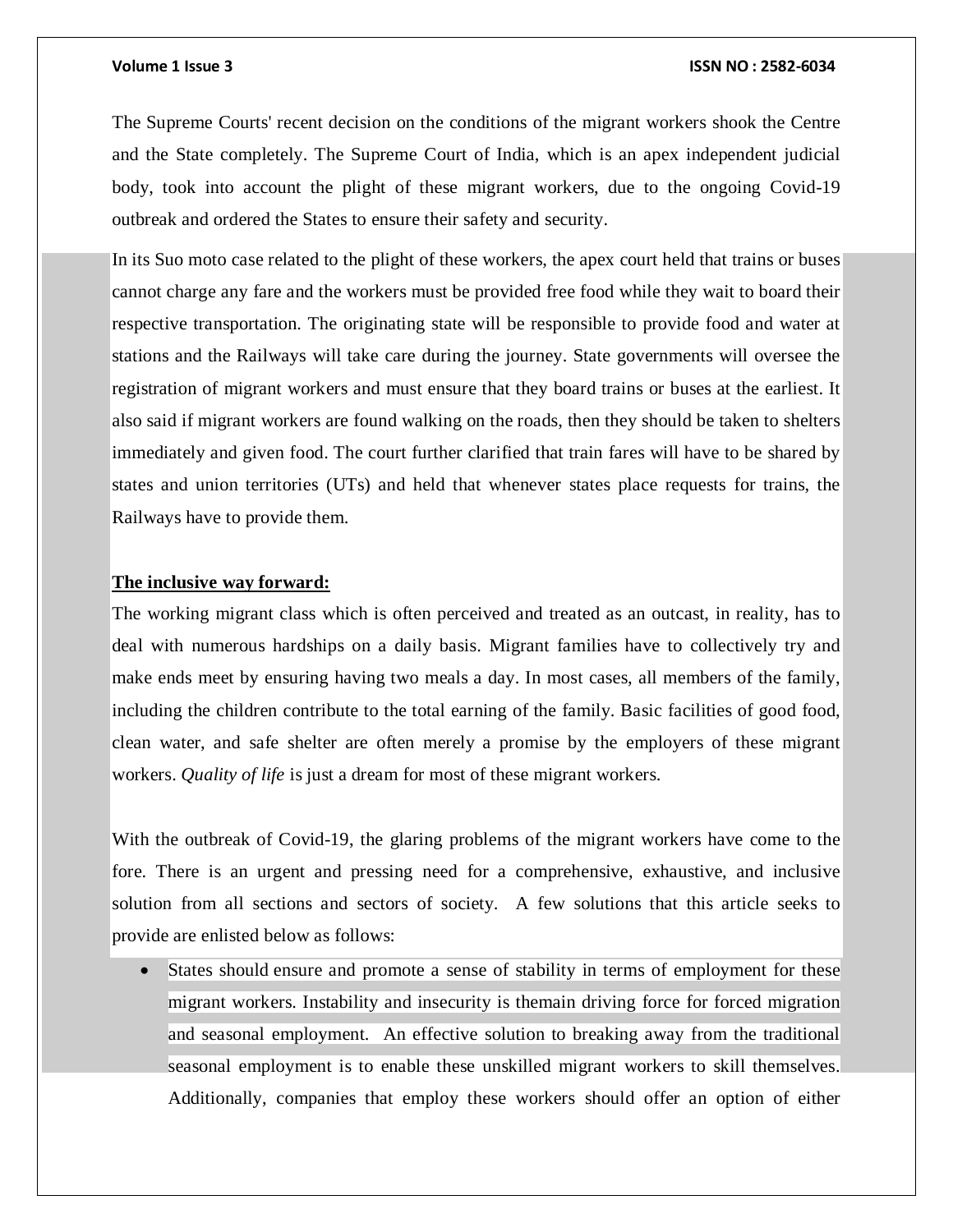staying or migrating and provide for a contractual agreement between the employer and the migrant workers;

- Apart from this companies and other organizations that employ these migrant workers should collect and collate all the data of this vulnerable migrant worker class. They should analyze the key problem areas that these workers face daily. Providing this data to the appropriate government agency will help them formulate a comprehensive policy that intends to minimize the problems that are faced by these migrant workers on a daily basis;
- Ensuring a redressal forum for these migrant workers to lodge and notify their concerns will be the ideal way forward. Basic amenities such as a safe and secure place of shelter and healthy sanitation are two important criteria that this article seeks to bring to light;
- Cruel practices such as violence against women and child exploitation absolutely should not be tolerated. There need to be stringent punitive sanctions that must be established for all offenses against migrant workers, *irrespective* of gender.

This article seeks to promote the importance of '*awareness'.* Illiteracy and ignorance are the two main obstacles in the path of development for a migrant worker. Ensuring that these migrant workers are aware of their rights as well as duties, will be the first constructive step forward in the direction of progress.

Channelizing the potential of the human resource available will not only benefit the economy but will aid in the holistic growth and development of society.

#### **The light at the end of the tunnel:**

India, a diverse country with multifarious ethnicities and all sections of society, truly defines "*unity in diversity".* With that being said, as a country, it also faces a huge problem of marginalization and discrimination. The susceptible class of migrant workers forms a significant portion of society. They contribute to the social, economic, and political landscape of India. The hardships that this class of society faces is most certainly beyond everyone's imagination. As a matter of fact, the questionable *quality of life* is extremely dismal.As it is said Human Life is not bound to be perfect, similarly our country faces several problems. In such situations what counts is the mindset and determination of the people to solve the difficulty. Just as Corona Virus